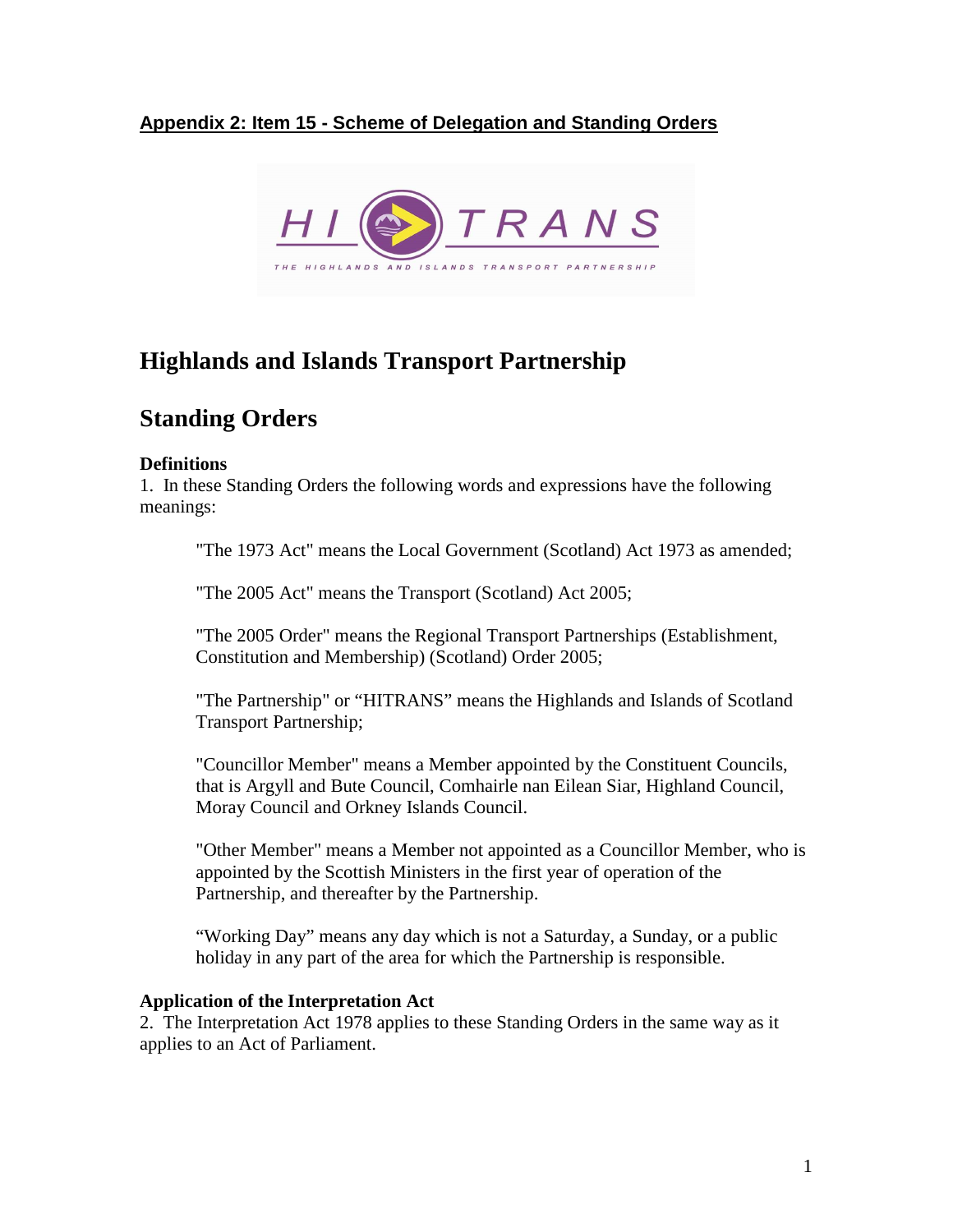### **Commencement**

3. These Standing Orders apply from 5 May 2007. They shall constitute the Standing Orders of the Partnership under paragraph 6(5) of Schedule 2 of the 2005 Order, until Otherwise amended or revoked.

#### **Constitution of the Partnership**

4. The Partnership was established under the 2005 Act and the 2005 Order which came into effect on  $1<sup>st</sup>$  December 2005. The Act and the Order specify the powers, functions and composition of the Partnership.

### **Membership**

5. (1) The terms of Paragraph 1 of Schedule 2 of the 2005 Order shall determine the arrangements for the appointment of Members.

(2) The Partnership comprises:

(a) Five Councillor Members, one appointed by each of the following Councils:

Argyll and Bute Council (except Helensburgh and Lomond) Comhairle nan Eilean Siar Highland Council Moray Council Orkney Islands Council and

(b) Two or three Other Members.

(3) A person shall be disqualified from being appointed as a Member or Observer of the Partnership if that person is an employee of the Partnership.

(4) The proceedings of the Partnership shall not be invalidated by any vacancy or vacancies among its Members or by any defects in the method of appointment of any of its Members.

### **Appointment of Councillor Members and Substitute Councillor Members**

6. (1) The Partnership shall have the number of Councillor Members appointed by and from each Constituent Council of the Partnership specified in Paragraph 5 (2) (a) of these Standing Orders.

(2) Each Constituent Council may appoint persons as substitute Councillor Members to attend meetings of the Partnership, or of any of its committees or sub committees, in the absence of any Councillor Members appointed to the Partnership by that Council, and where any such substitute Councillor Members are appointed: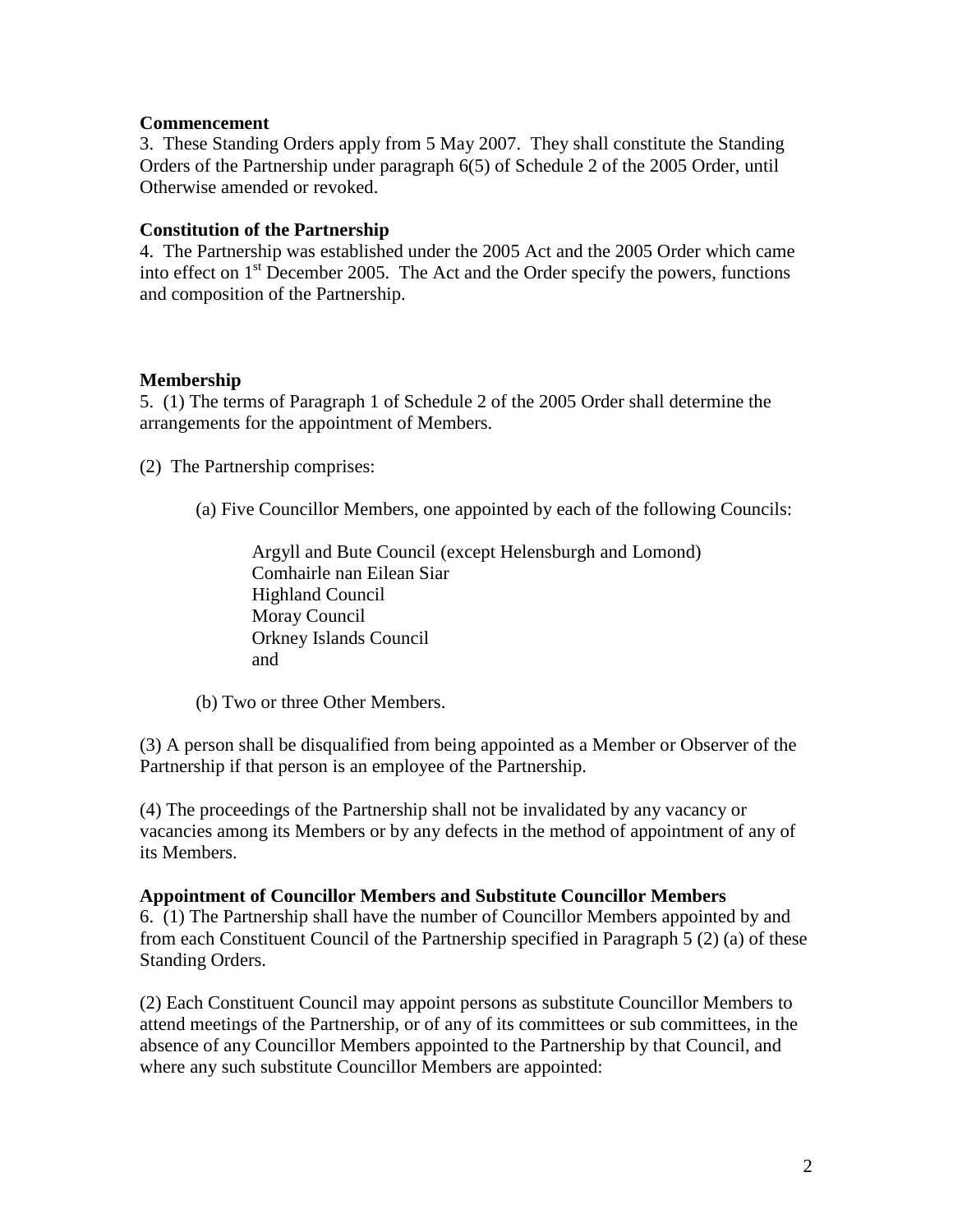(a) only one substitute Councillor Member may attend in place of a Councillor Member who is absent; and

(b) the substitute Councillor Member shall have the same powers as the Councillor Member who is absent.

(3) A Constituent Council shall intimate in writing to the Secretary of the Partnership:

(a) as soon as possible after appointing any person as a Councillor Member or substitute Councillor Member of the Partnership, the name of that person; and

(b) as soon as possible after a vacancy has occurred due to a person appointed by that Council ceasing to be a Councillor Member or substitute Councillor Member of the Partnership.

# **Appointment of Other Members**

7. (1) The Partnership shall have such number of Other Members as it considers appropriate within the range specified in Paragraph 5 (2) (b), and each such Member shall be appointed in accordance with sub paragraphs (2) and (3) below.

(2) During the period ending with the holding of the poll at ordinary elections for Councillors in 2007, each such Other Member shall be appointed by the Scottish Ministers.

(3) After the period mentioned in sub paragraph (3), each such Other Member shall be appointed by the Partnership, subject to the consent of the Scottish Ministers.

### **Appointment of Observers**

8. (1) The Partnership and the Scottish Ministers may appoint such number of Observers as they consider appropriate to the Partnership.

(2) Observers may participate in proceedings of the Partnership in the same manner as Councillor Members and Other Members but may not hold office in it or participate in its decisions.

### **Duration and termination of Membership**

9. The terms of Paragraph 2 of Schedule 2 of the 2005 Order shall determine the arrangements for the duration and termination of membership of the Partnership

### **Appointment of Chairperson and Deputy Chairperson(s)**

10 (1) The Partnership shall appoint from its Membership a Chairperson and such number of Vice-Chairpersons as it considers appropriate. The Chairperson and Vice Chairperson(s) shall each be Councillor Members from different Councils.

(2) Subject to sub paragraph (3) below, the Chairperson and Deputy Chairpersons of the Partnership shall each hold office for a period to be coterminous with Council elections.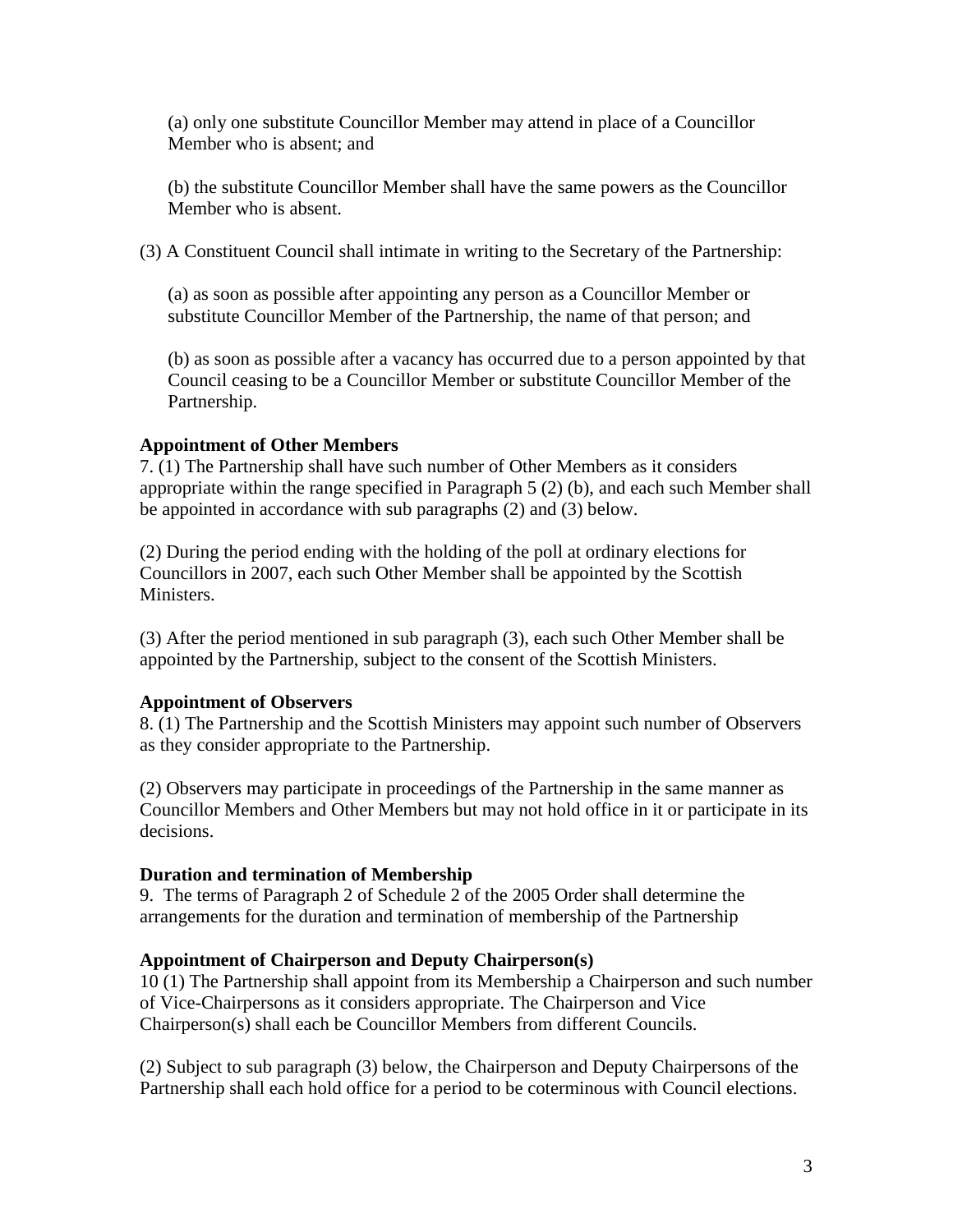(3) The Chairperson, or in the Chairperson's absence a Deputy Chairperson, shall preside at all meetings of the Partnership. Where both the Chairperson and Deputy Chairperson(s) are absent from any meeting, the Members present shall appoint a Chairperson for that meeting.

# **Voting arrangements**

11. (1) Where any decision of the Partnership is to be determined by a vote, each Councillor Member of the Partnership has a single vote and may vote on all matters.

(2) Other Members of the Partnership may vote only on such matters as the Partnership determines are appropriate (but not on a question arising under section 3(2)(a) of the 2005 Act or on whether or not to make a request for the making of an order under section 10(1) of that Act).

(3) Subject to sub paragraphs (5) and (6) below, where any decision of the Partnership is to be determined by a vote, it shall be determined by a simple majority of the votes cast (after the application of weightings as appropriate), except in circumstances set out in Paragraph 30 below.

(4) Each councillor member of each constituent council within the Partnership shall have their vote weighted by making it count as one, two or three votes as specified in the following table:

| Council                                                 | Weighting |
|---------------------------------------------------------|-----------|
| Argyll and Bute Council (except Helensburgh and Lomond) |           |
| Comhairle nan Eilean Siar                               |           |
| <b>Highland Council</b>                                 | 3         |
| Moray Council                                           |           |
| Orkney Islands Council                                  |           |

(5) In the event of an equality of votes at a meeting after the weighting of votes has been taken into consideration, the Chairperson of that meeting shall, subject to sub paragraph (6) below, have an unweighted casting vote as well as a deliberative vote.

(6) Where there is an equality of votes at a meeting and the matter which is the subject of the vote relates to the appointment of a Member of the Partnership to any particular office, committee or sub committee of the Partnership, the decision shall be by lot.

(7) In a meeting of the Partnership or any Committee, the vote on any matter will be taken by a roll call of members entitled to participate in the decision.

#### **Secretary of the Partnership**

12. The Partnership shall appoint a Secretary who may also be an officer of one of the Constituent Councils.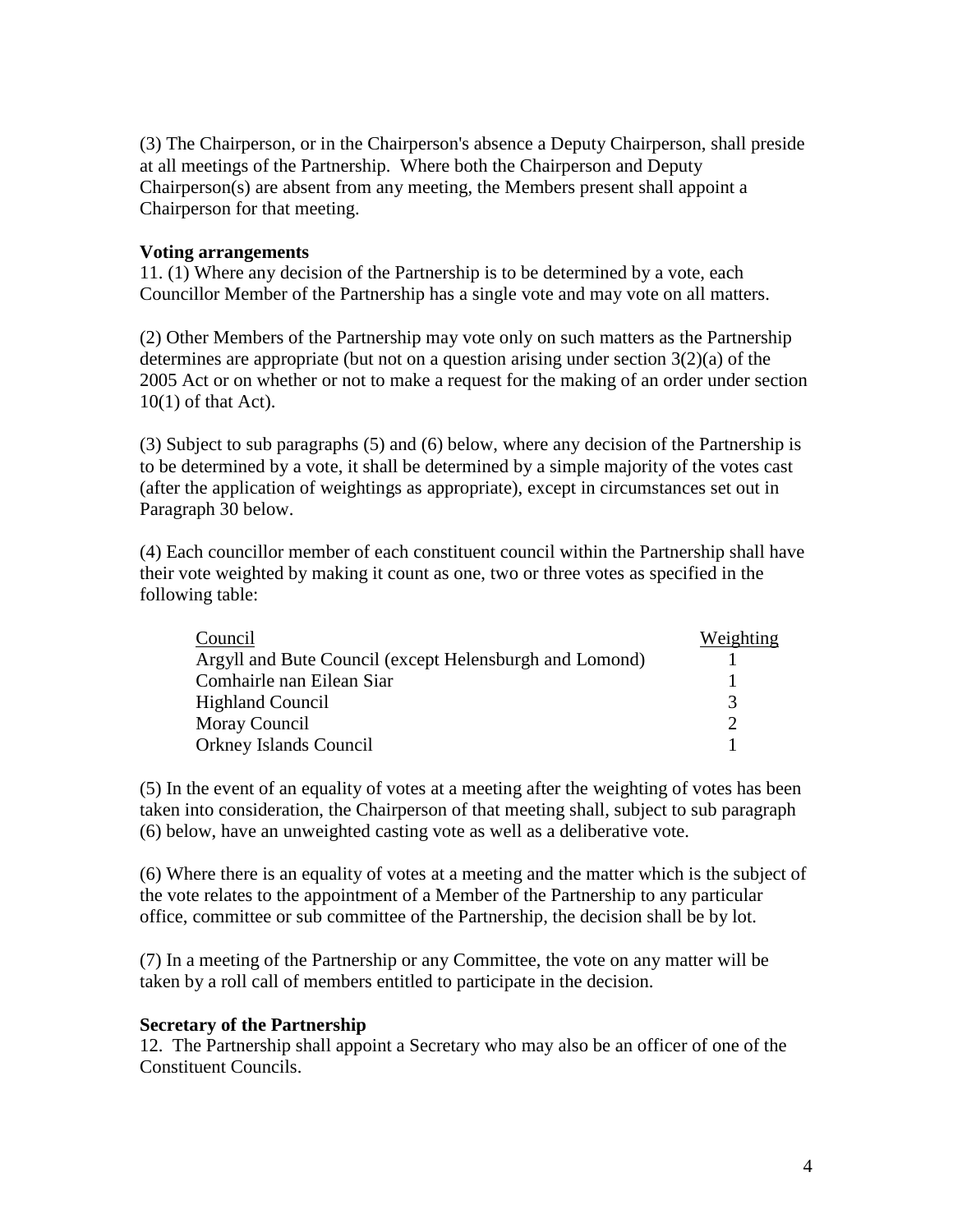# **Quorum**

13. (1) At a meeting of the Partnership or any of its Committees, 3 members present at the meeting shall constitute a quorum of which 2 must be Councillor Members.

(2) If less than a quorum of Members is entitled to vote on an item because of declarations of interest or because Other Members forming part of the quorum are excluded from voting on the item which is to be decided, then that item cannot be dealt with at the meeting.

(3) If a quorum is not present, then the meeting shall be adjourned to a time and date decided by the Chairperson.

# **Committees and Sub Committees**

14 (1) The Partnership may appoint from its Membership such committees or sub committees as it may from time to time consider necessary or desirable and may refer to any such committee or sub committee such matters as the Partnership may specify.

(2) The Partnership may delegate any of its functions to any committee established by the Partnership, except that the following will not be delegated to any committee:

(a) Introduction of new policies or changes in policies which might have a significant impact on the resources of the Partnership.

(b) Any matter of involving expense not in accordance with financial regulations.

(3) These Standing Orders shall apply to Committees as they do to the Partnership.

### **Special Meetings**

15. A special meeting of the Partnership may be called at any time by:-

(a) The Chairperson requesting the Secretary to do so, or

(b) A written requisition, signed by at least one quarter of the Members, and specifying the business to be transacted at the meeting. In such case, the meeting shall be held within 14 days of receipt of the requisition by the Secretary, and only the business listed in the requisition may be considered.

### **Schedule of Meetings**

16. The Partnership shall approve in advance of each calendar year a provisional set of dates and venues for its scheduled meetings. The schedule will be published on the Partnership website, and will be notified to the Constituent Councils.

### **Meeting Papers and Agenda**

17. The agenda for a Partnership meeting will be determined by the Chairperson and Deputy Chairperson(s), with advice from Partnership officers and the Secretary. Members may, with the agreement of the Chairperson, present items or questions for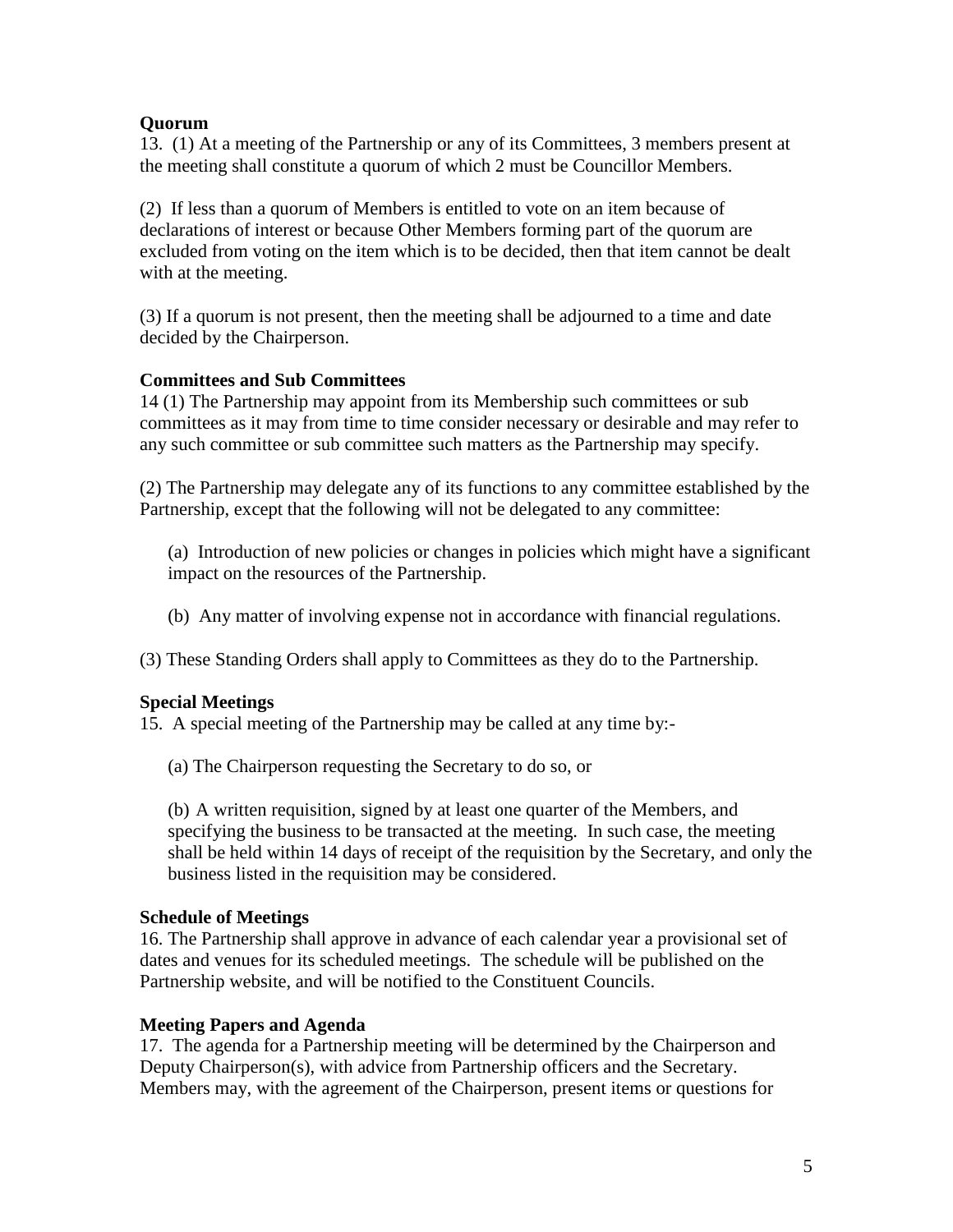inclusion on the agenda, provided that these are given in writing to the Secretary by 12 noon on the seventh working day before the meeting.

# **Notice of Meetings**

18. At least 7 working days before a meeting of the Partnership, or, if in the opinion of the Secretary, a meeting needs to be called at shorter notice in circumstances of extreme urgency, then at the time it is called:

(a) the Secretary shall publish the time and place of the meeting at the offices of the Partnership, at the headquarters of each of the Constituent Councils, and on the Partnership's website. If the meeting is a special meeting called by Members, then the notice shall be signed by those Members and shall set out the business they want to deal with at the meeting;

(b) the Secretary shall send a summons to attend the meeting to every Member either by post or e-mail to an address specified by each Member for the receipt of Partnership papers. The summons shall set out the business to be dealt with at the meeting and the proposed order for dealing with business.

(c) at least 7 working days before the meeting the Secretary shall issue to every member by the means set out in sub paragraph 18(b) any papers and reports relating to the agenda which are to be considered by the meeting. Such papers and reports shall also be published on the Partnership's website (other than those relating to confidential or exempt items of business as specified in sub paragraph 23(3) below).

### **Urgent Business**

19. If 7 working days' notice has not been given for any item, the item may be considered at the meeting only if the Chairperson rules that there are special reasons why it is a matter of urgency. The Chairperson must give those reasons which shall be recorded in the Minute. The item must be made known at the start of the meeting when the order of business is decided. If the Chairperson rules that the matter is not urgent, then it will be included as an item for the next ordinary meeting of the Partnership, unless it is dealt with before then.

### **Motions**

20. (1) Members may give notice of motions to the Secretary at least seven working days before a meeting of the Partnership in order that such motions may be included in the business of the meeting. Motions must be in writing and signed by the proposer and seconder.

(2) If a motion which does not relate to the published business of the meeting is submitted without adequate notice being given, it may be considered at the end of the meeting if the Chairperson rules there are special reasons why it is a matter of urgency. In this instance the Secretary shall read the motion to the meeting at the start of the meeting.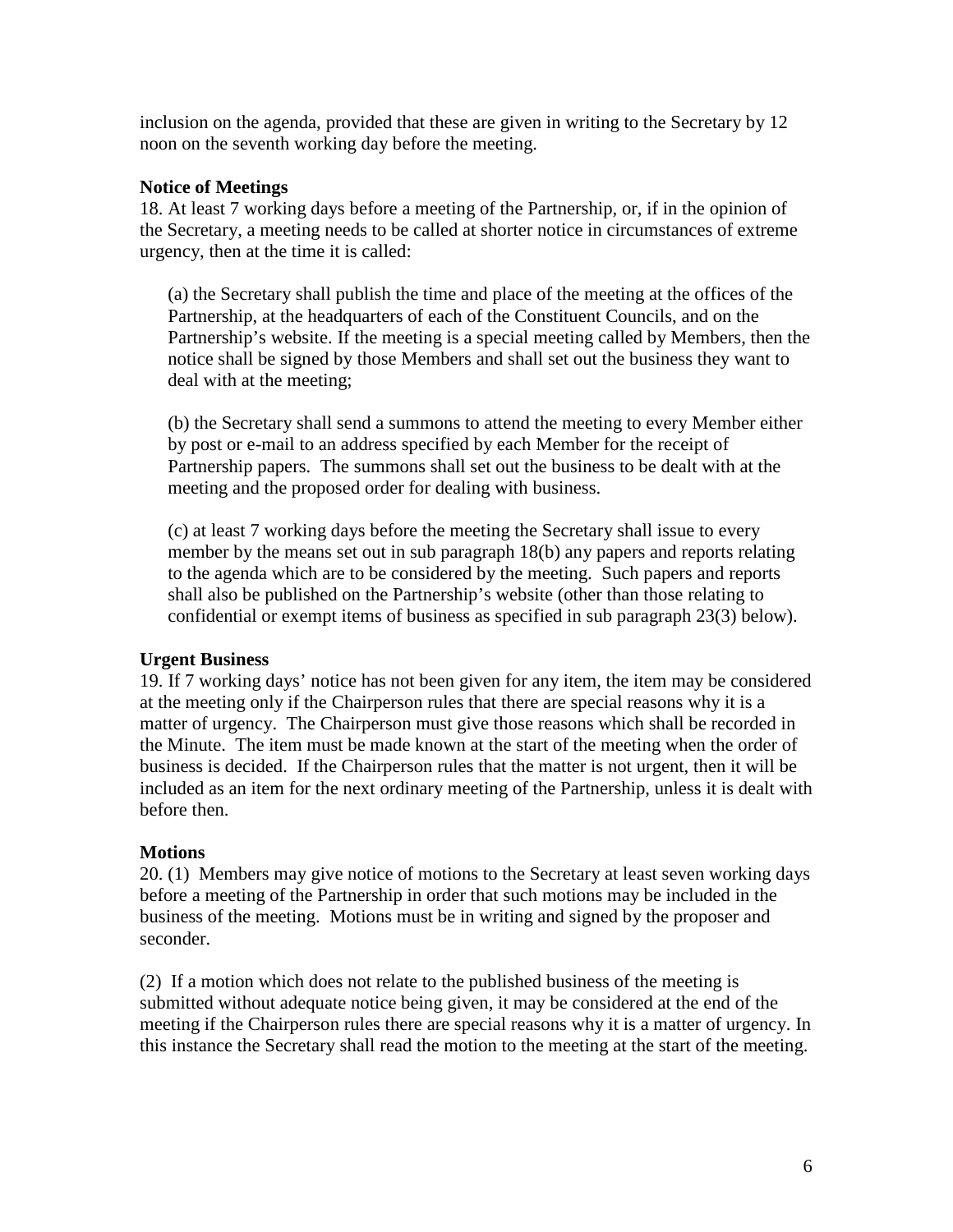(3) Motions relating to the business under discussion may be taken at the meeting and must be proposed and seconded by Members present.

(4) When a motion with one or more amendments is before a meeting, the Chairperson will decide the order and manner for putting the motion and amendments to the meeting.

# **Chair of Meetings**

21. (1) The Chairperson will chair a meeting of the Partnership when he/she is present. If the Chairperson is absent, the Vice-Chairperson will take the chair. If the Chairperson and Vice-Chairperson are both absent, then another Member shall be chosen by the Members present to chair the meeting. Any person chairing a meeting will have the same powers and duties as Chairperson of the Partnership including the exercise of a casting vote.

(2) A substitute Member attending a meeting which would have otherwise been chaired by the Member being substituted, shall not chair the meeting unless there is no Vice-Chairperson present and the substitute Member is chosen by the meeting to take the chair in accordance with sub paragraph (1) above.

(3) The Chairperson will decide all matters of order, competence and relevance arising at meetings, and his/her decision is final on all points of order. The Chairperson must keep order and make sure that Members have a fair hearing. If there is disorder at any meeting the Chairperson may adjourn the meeting by simply leaving the meeting.

# **Attendance at Meetings**

22. (1) The Secretary shall record the names of the Members present at each meeting, and shall keep a register of attendance at meetings and inform the Chairperson of the name of any Member absent from meetings as set out in sub paragraph (2) below.

. (2) The Partnership may request a constituent Council to terminate the membership of a Councillor Member or may remove an Other Member from office or terminate the appointment of an Observer, if such Member or Observer has been absent from meetings of the Partnership or Committees without giving reasons acceptable to the Chairperson for the longer of (a) six consecutive months, or (b) three consecutive meetings of the Partnership or of any Committee normally attended by the Member or Observer, such period starting from the date of any meeting.

# **Attendance by Members of the Public and Press**

23 (1) Except where this Standing Order says otherwise, every meeting of the Partnership and its committees shall be open to the public and the press.

(2) The Chairperson may keep any Members of the public or press out of a meeting, or cause them to leave, if they are interrupting or hindering the work of the Partnership.

(3) Members of the public and press may be kept out of a meeting when an item of business is being considered if it is likely that confidential information or exempt information, as defined in the 1973 Act, will be disclosed.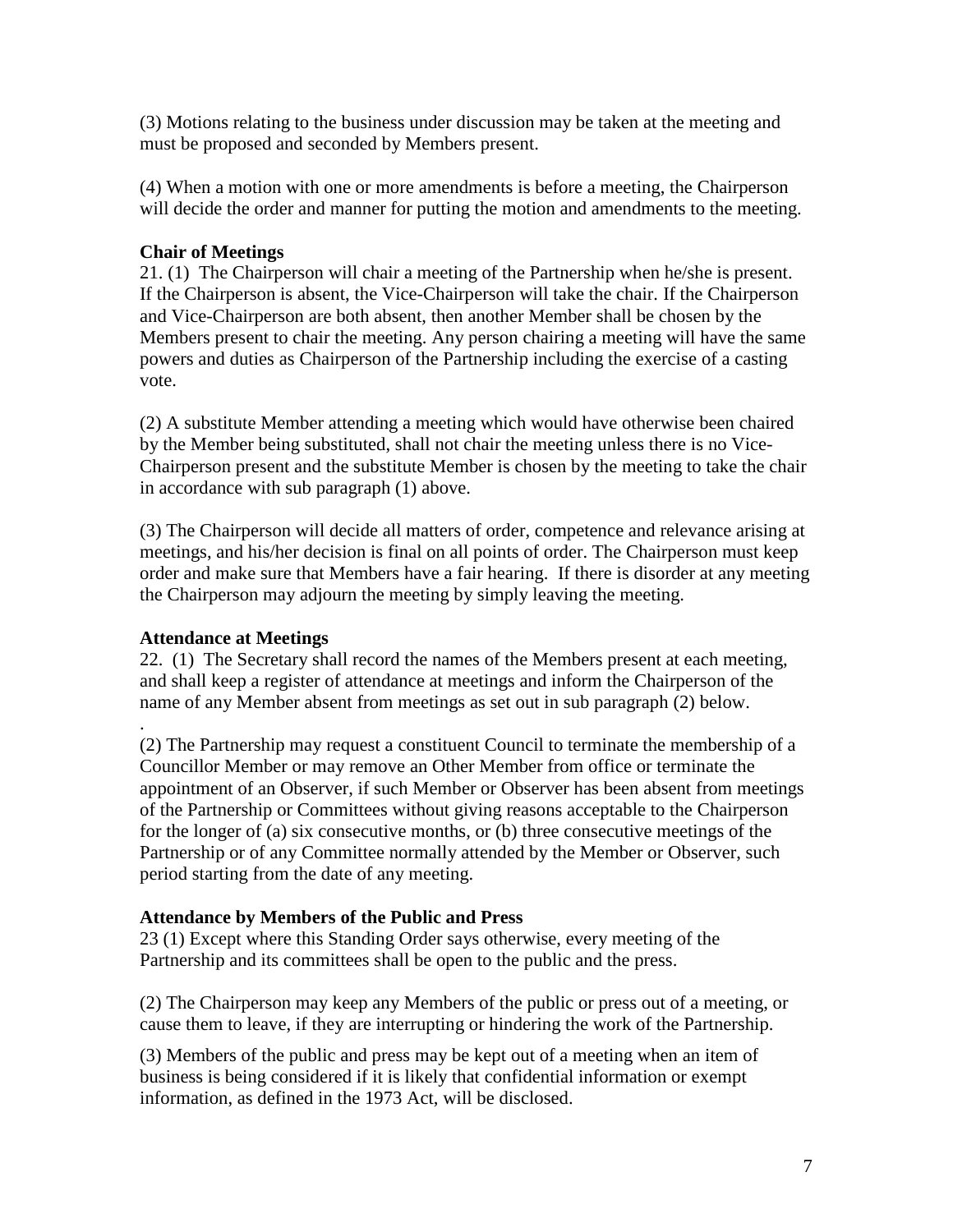(4) This Standing Order does not require the Partnership to allow the taking of photographs or access for radio or television broadcasting. Such access is at the discretion of the Chairperson presiding at the meeting.

# **Order of Business**

24 (1) The business of the Partnership at ordinary meetings will normally take place in the following order:

- a) Order of business
- b) Declarations of interests by Members
- c) Minutes of previous meetings
- d) Motions of which notice has been given
- e) Election business, including any matters of appointments
- f) Special business (relating to annual estimates or budgets)
- g) Ordinary business
- h) Motions given in at the start of the meeting, if the Chairperson rules they are matters of urgency, to be dealt with at the meeting.
- (2) Any item on the agenda may be taken out of its order if:
	- a) the Chairperson decides this; or
	- b) a Member suggests it and those at the meeting agree.

#### **Declaration of Interests**

25. (1) In accordance with paragraphs 5.16 and 5.17 of the Partnership's Code of Conduct, Members must declare any interests in relation to any matter which is to be considered.

(2) Any member who has declared an interest in an item should restate his/her declaration immediately before the item is discussed, and must determine for themselves whether or not to refrain from participating in the discussion or withdraw from the meeting while the discussion is taking place

### **Adjournment of Meetings**

26. (1) The Partnership may adjourn any meeting to any other time or day that the Chairperson may fix at the time or afterwards.

(2) The Partnership may adjourn any meeting for a reasonable interval by decision of the Chairperson or if a Member proposes it, another seconds it, and the Members vote in favour of it.

### **Order of Debate**

27. The Chairperson will regulate the order of debate. A Member who wants to speak will, when called on, address the Chair. A Member proposing a motion has a right of reply.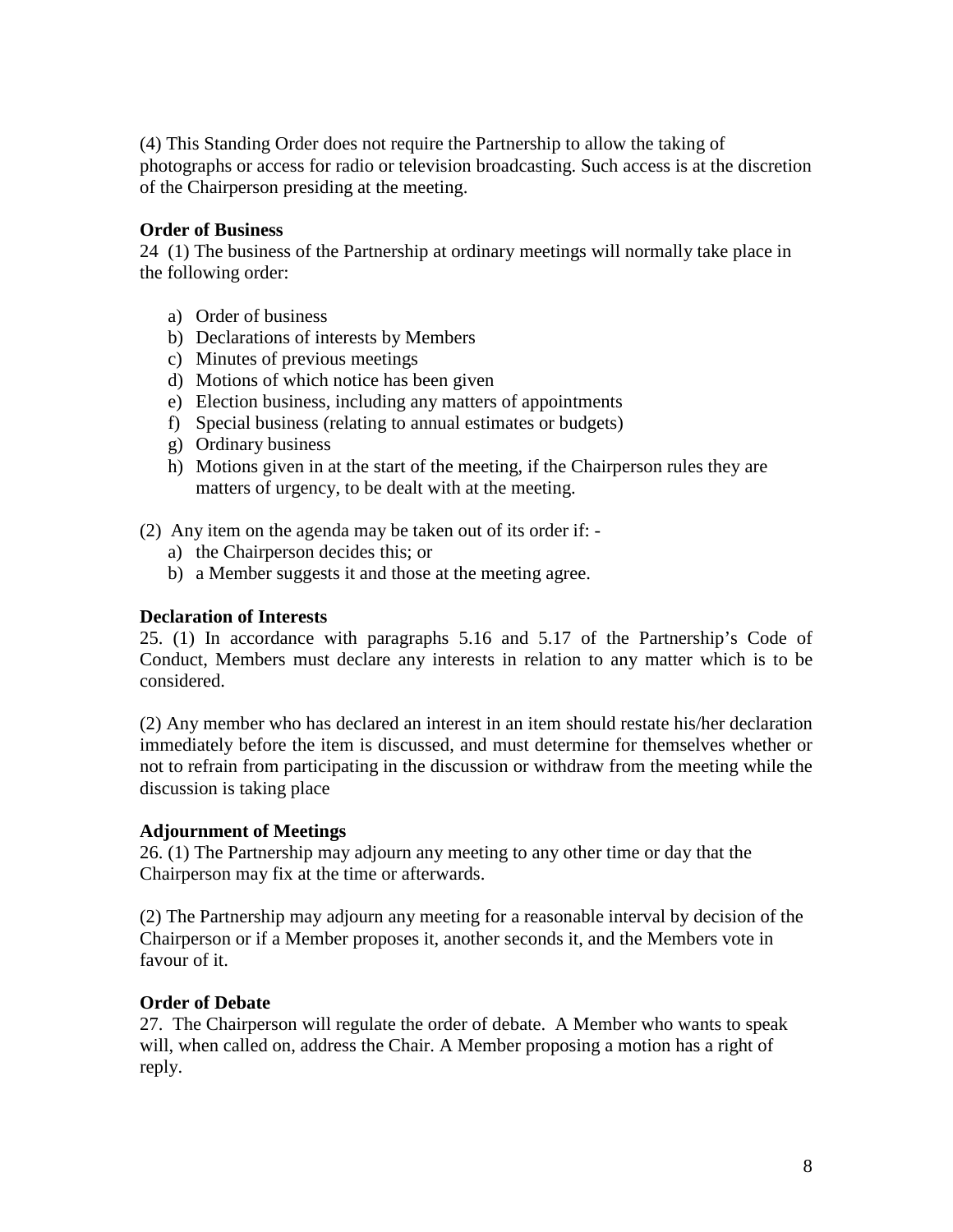# **Minutes of Meetings**

28. The Secretary will take the minutes of all Partnership meetings. The minutes will be printed and, as far as possible, circulated to Members at least 7 working days before the next ordinary meeting of the Partnership. There they will be presented and corrected if necessary. If the minutes are held to be a true record of the proceedings of the meeting they relate to, the Chairperson will sign them as such.

### **Revoking a Resolution**

29. A decision of the Partnership cannot be changed within 12 months unless:

- (a) the Chairperson rules that there has been a material change of circumstances; and
- (b) notice has been given of the proposed change. This shall be recorded in the Minute.

### **Suspension of or Amendment to Standing Orders**

30. (1) Standing Orders may be suspended at any meeting if two thirds of the Members present agree to such suspension.

(2) Any or all of the Standing Orders may be cancelled or altered at a meeting of the Partnership if a resolution to do so is passed by a two thirds majority of the Members present, provided that notice of such resolution has been given at a previous ordinary meeting of the Partnership.

(3) If the Secretary considers that any decision of the Partnership relating to the conduct of its business has altered Standing Orders he should report this to the Partnership.

(4) The Partnership may determine by a two thirds majority of the Members present to amend these Standing Orders to require that certain specified decisions be determined by a majority greater than a simple majority of the votes cast.

# **Appointment and Responsibility of the Proper Officer(s) and Officers of the Partnership**

31. (1) The Partnership shall appoint appropriate person(s) as Proper Officer(s) in accordance with the requirements of Schedule 1 of the 2005 Act as further clarified by guidance from the Scottish Government. Where the Partnership Director is appointed as Proper Officer, he/she shall ensure that he/she takes appropriate advice from the appropriate officer or adviser to the Partnership.

(2) The Partnership shall employ or engage under contract such persons as it deems appropriate to conduct its business under the Partnership's direction. The Partnership may delegate to such employees or contractors such duties and functions as are set out in the Partnership's approved Scheme of Delegation, and shall ensure that all delegations are exercised in accordance with the law and having regard to any lawful direction or guidance issued by the Scottish Government.

### **Financial Instructions and Arrangements**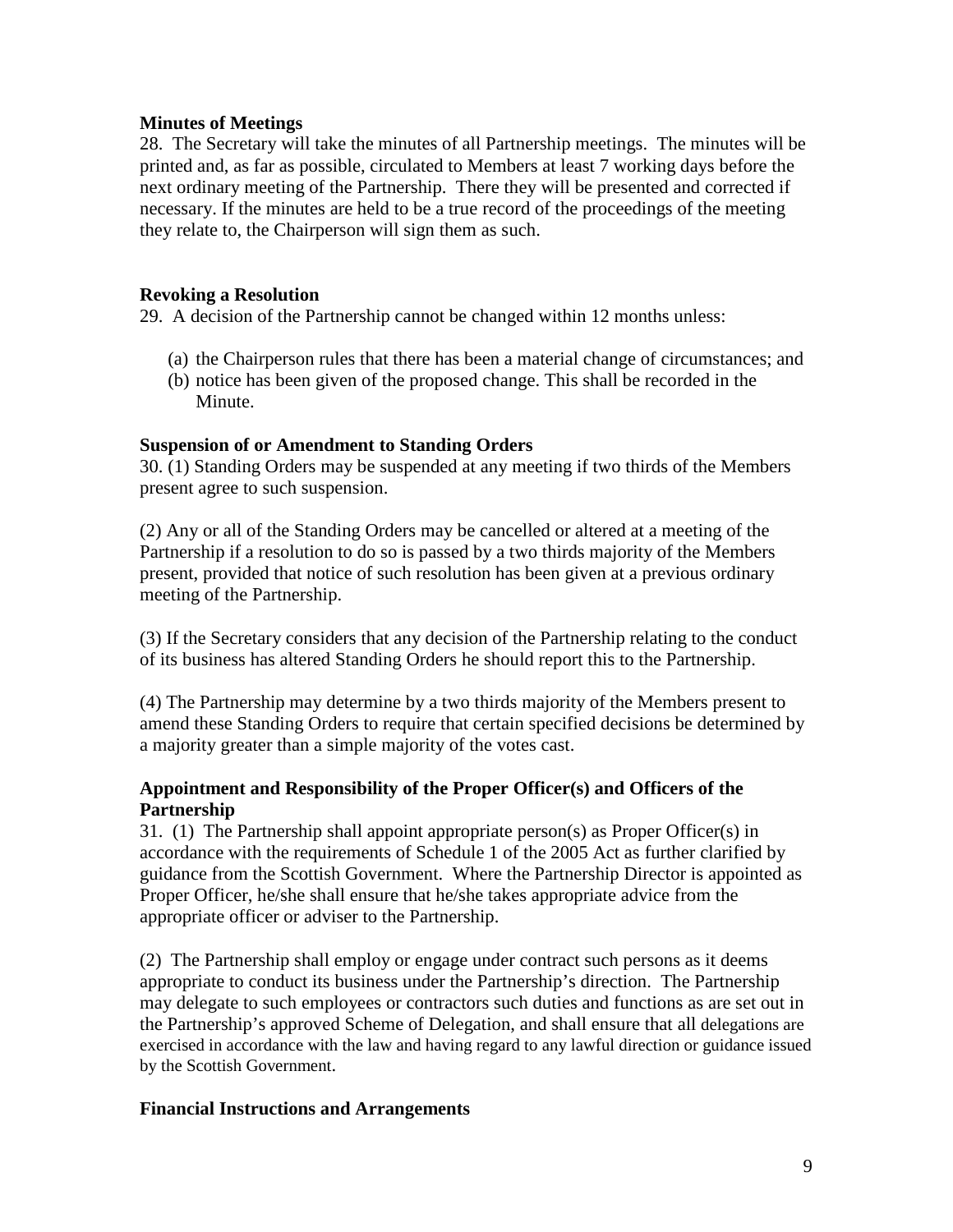32. The Partnership will adopt such protocols and instructions as are necessary for its proper financial control and administration, including all arrangements for budgeting and financial planning and the delivery of Best Value in terms of the Local Government in Scotland Act 2003.

# **Matters of urgency**

33. If a decision which would normally be made by the Partnership or by a committee with delegated powers requires to be made urgently between meetings, the Partnership Director, in consultation with the Chairperson (whom failing, a Vice-Chairperson), may take action subject to the matter being reported to the next meeting of the Partnership.